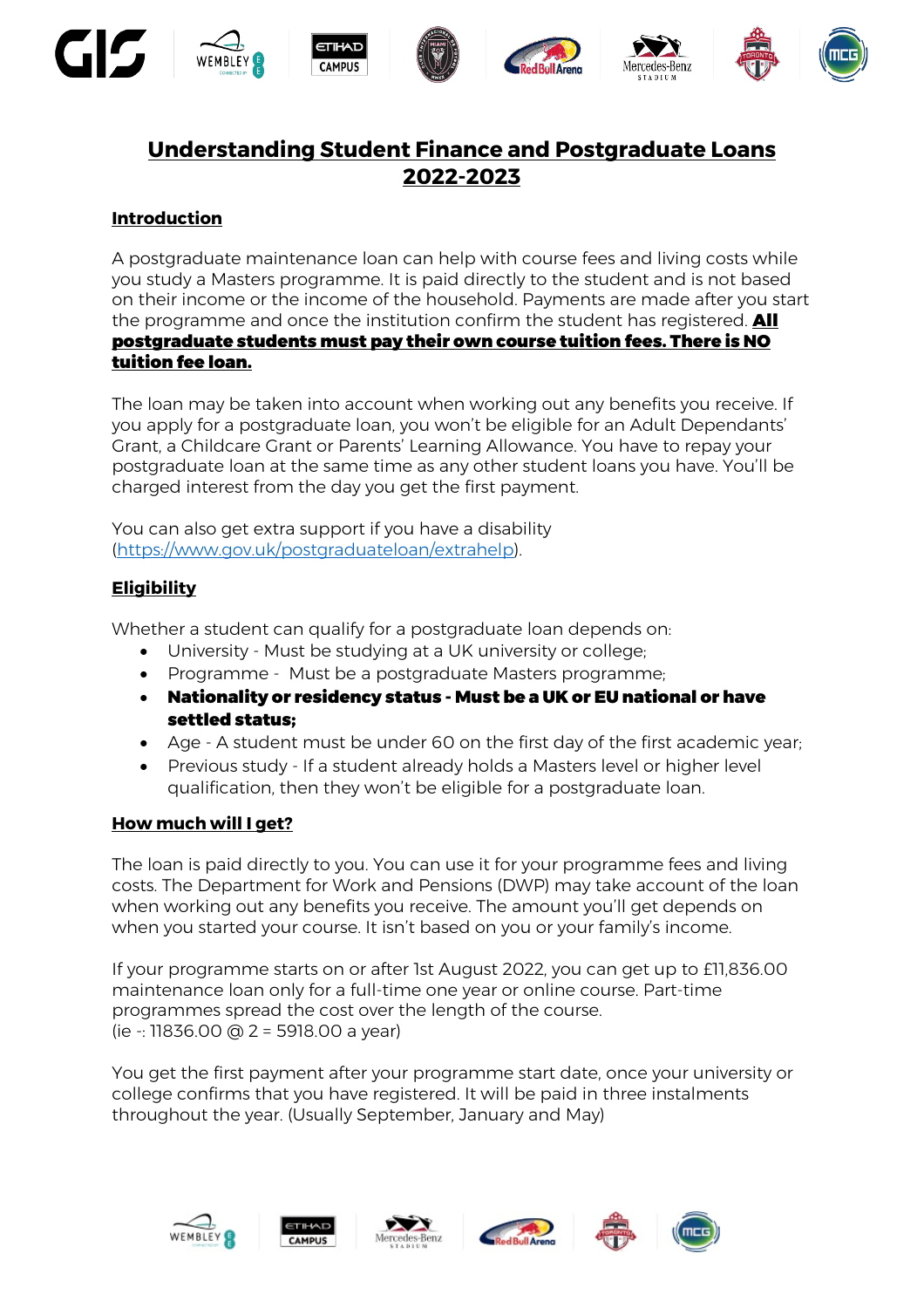











# **Repayments**

Repayments on postgraduate loans depend wholly on the amount you earn; if you earn under £21,000 you'll never repay a penny. All repayments are taken directly from your salary by HMRC meaning you'll never need to worry about making or missing a payment. If you earn over £21,000 per year and your income changes to below £21,000, repayments will automatically stop. You will repay 6% of any amount over £21,000. See example below:

## • **If I earn £22,000 a year, how much will I repay?**

£22,000 is £1,000 above the threshold meaning you will repay 6% of £1,000. This equates to £60 a year or £5 a month.

# • **If I earn £31,000 a year, how much will I repay?**

£31,000 is £10,000 above the threshold meaning you will repay 6% of £10,000. This equates to £600 a year or £50 per month.

# • **If I earn £40,000 per year, how much will I repay?**

£40,000 is £19,000 above the threshold meaning you will pay 6% of £19,000. This equates to £1,140 per year or £95.00 per month.

## **I'll be repaying this for the rest of my life!**

Not true – after 30 years any amount you currently owe is wiped out, so if for 30 years you earn £21,000 a year you won't have repaid a penny and your debt will be clear. The reality is only those on high incomes will ever repay their loans in full. It's important to note that not repaying much because you're just over the threshold isn't a bad thing. These loans are designed as more of a graduate tax rather than a loan.

# **How much interest will I pay?**

The interest rate is set at the rate of inflation (RPI) plus 3%. The interest rates are as follows:

- **While studying** Your loan accrues inflation plus 3% of the outstanding balance. This continues until the first April after graduation.
- **After studying and earning under £21,000** Your loan accrues inflation only.
- **After studying and earning between £21,000 & £41,000** The interest rate will gradually rise from RPI to RPI plus 3%. The interest rate rises at 0.00015% per every pound earnt. Or to put it another way, if you earn £1,000 more, you accrue 0.15% interest.
- **After studying and earning over £41,000** Your loan accrues the full RPI inflation plus 3%.

Please note that all the above scenarios assume that inflation is positive (prices rising). It's not yet known what would happen in a period of deflation.









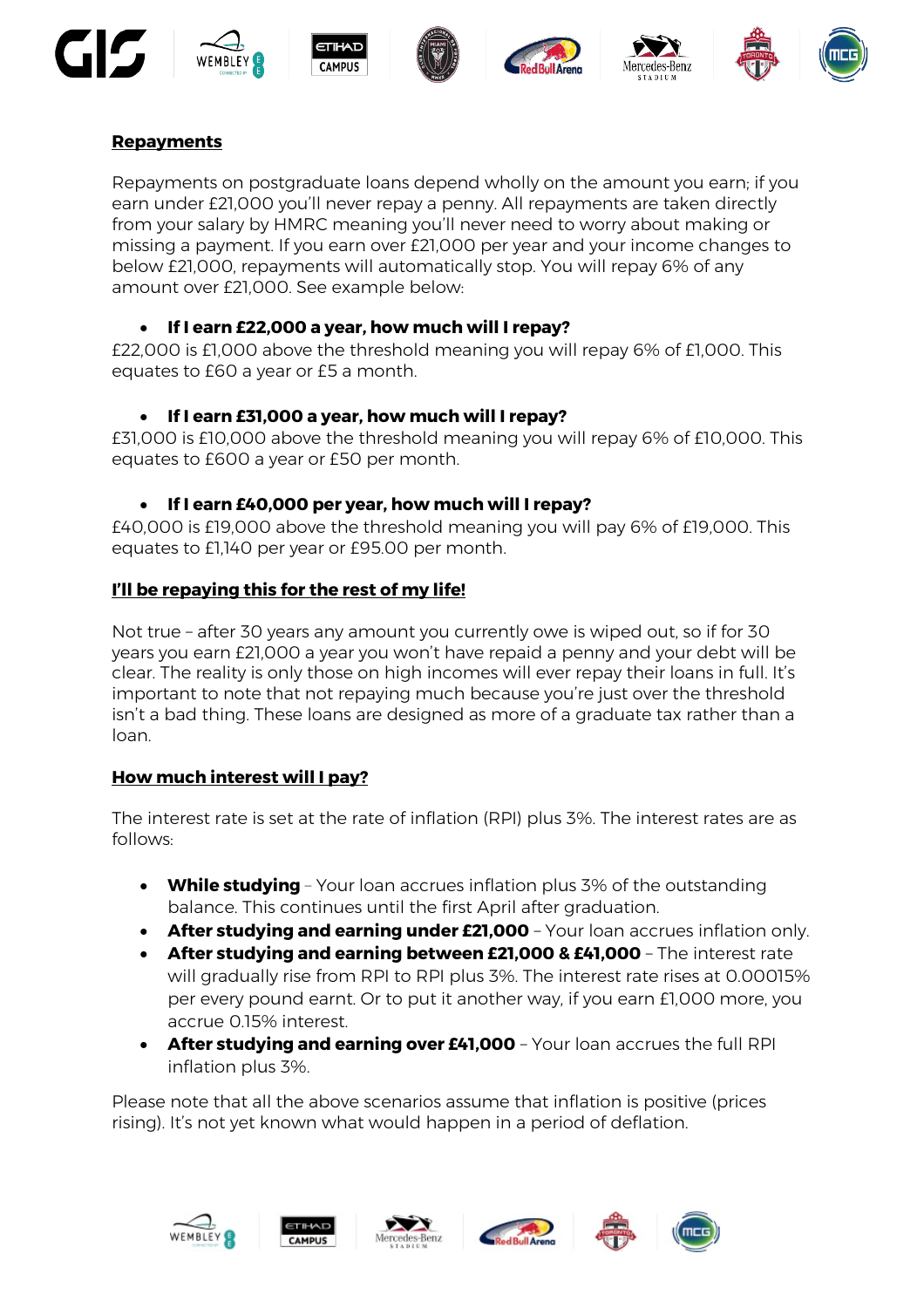









## **Deadlines to apply for postgraduate loans**

To make sure the loan is in place for your first semester in September 2022, students need to apply as soon as the forms are available, normally in May/June 2022 at [www.gov.uk/postgraduateloan](http://www.gov.uk/postgraduateloan) Do not delay applying.

WHEN SUBMITTING COURSE DETAILS ON THE APPLICATION FORM, YOU NEED TO STATE THE INSTITUTE NAME YOU ARE ATTENDING AS UNIVERSITY OF EAST LONDON, NOT UCFB. THEN CHOOSE THE CORRECT CAMPUS FOR YOUR COURSE. (WEMBLEY OR ETIHAD OR ONLINE).

#### **Can I repay my loans early?**

Yes. In the early days of student loans, the government consulted on penalties to stop people repaying early and avoiding interest – thankfully the mass of feedback they received was against the idea and it was scrapped.

#### **Further questions?**

If you have any further questions please do not hesitate to contact us on [fees@ucfb.com,](mailto:fees@ucfb.com) 0333 241 7426 Wembley or 0333 241 7371 Etihad.

#### **Other useful contacts and links**

Student Finance England Postgraduate Loan student support line - 0300 100 0031, Monday to Friday 8am to 6pm.

#### **GOV.UK:**

This website provides detailed information about postgraduate loans written specifically for students and those considering study. You can also apply online or download an application form from [www.gov.uk/postgraduateloan](http://www.gov.uk/postgraduateloan) 

#### **Student loan repayment information:**

[www.gov.uk/postgraduateloan/repayment](http://www.gov.uk/postgraduateloan/repayment)

#### **Disabled students:**

[www.gov.uk/postgraduateloan/extrahelp](http://www.gov.uk/postgarduateloan/extrahelp) 

#### **Change of circumstances information:**

Any changes in a student's circumstances can affect their eligibility for funding. Further advice and information is available at [www.gov.uk/postgraduate-loan/how](http://www.gov.uk/postgraduate-loan/how-to-apply)[to-apply](http://www.gov.uk/postgraduate-loan/how-to-apply)